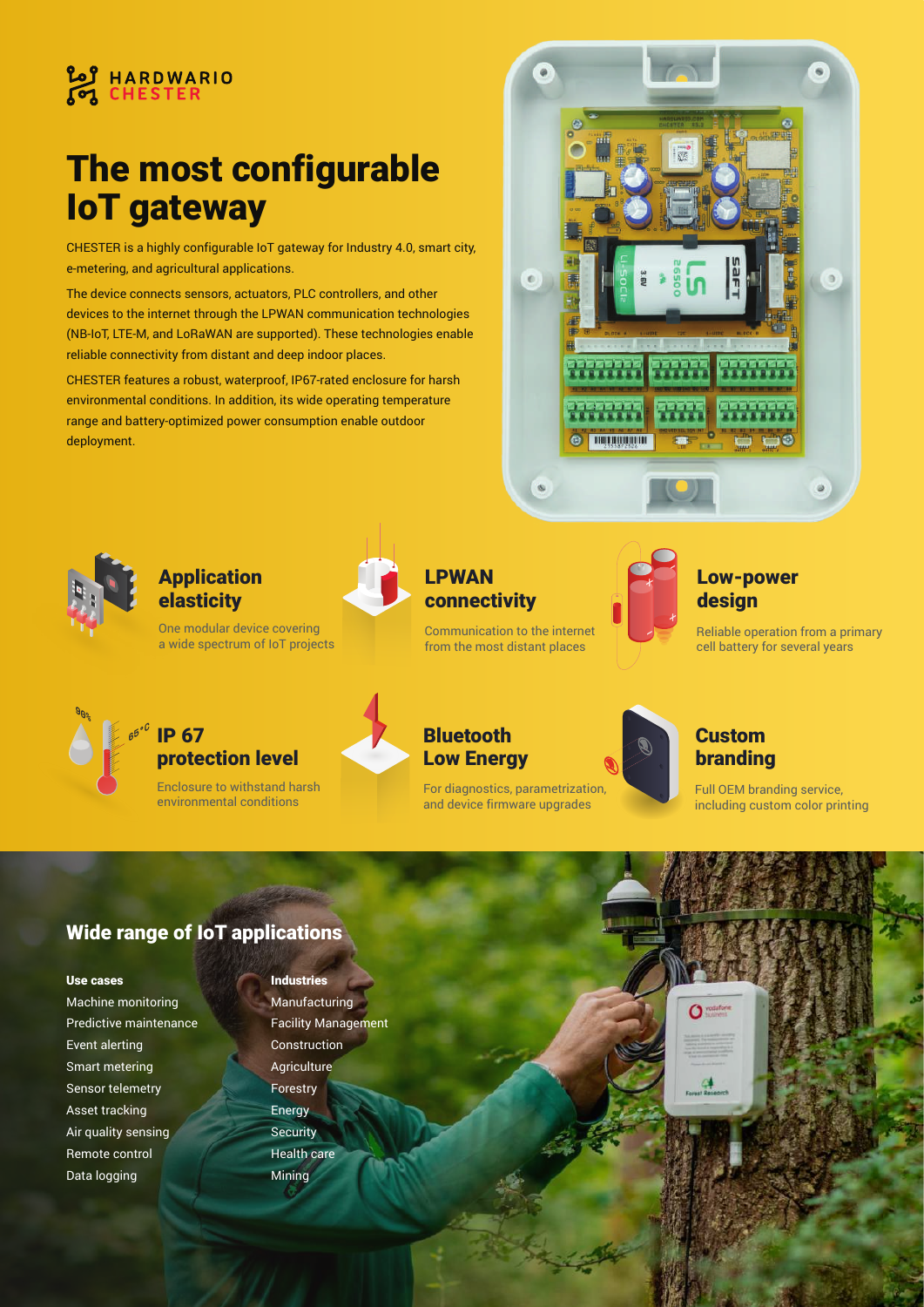# Reliable connectivity and easy integrations



# What the most configurable means

#### LPWAN connectivity

NB-IoT and LTE-M (Cat M1) with global bands support SIM card for LTE as a SIM chip (eSIM) or Nano-SIM LoRaWAN with support for 868/915 MHz

#### Dynamic antenna system

Software selection between internal and external antenna Software selection between LTE and LoRaWAN path External antenna connects via u.FL connector

#### Bluetooth Low Energy 5.0

Device setup and diagnostics from smartphone Communication with other BLE devices Device firmware upgrades in the field

#### GNSS positioning module

Support for GPS, Galileo, GLONASS High-sensitivity receiver chipset u-blox M8 Flexible power control for low-power tracking

#### Flexible power management

Power device from a replaceable primary 3.6 V Lithium cell Rechargeable battery from CHESTER-Z top-cover module External power delivered via extension modules

#### Onboard 3-axis MEMS accelerometer

Detection of device orientation and tilt event Recognition of device vibration Possibility to configure dynamic range and sensitivity

#### Two slots for extension modules

Supports combinations of modules for various project needs Signals are routed to terminal blocks for full flexibility Soldered from the bottom side for enhanced reliability

#### Push-in style terminal blocks

Interface to various external I/O or power sources All terminals feature a transient voltage protection Parallel terminal blocks for convenient wiring

#### Integrated 1-Wire bus interface

Support for multiple DS18B20 thermometers Integration with HARDWARIO Machine Probe Integration with HARDWARIO Soil Sensor

#### Other integrated peripherals

8 MB flash memory for data logging Accurate digital temperature sensor 3-color LED for instant state recognition

#### Additional available interfaces

I2C communication bus on a terminal block and a connector Optional external LED, push button, and tamper switch on a connector System connector with I2C bus and power sink/source Optional external battery pack on a connector Two Sparkfun QWIIC connectors for a variety of 3rd party accessories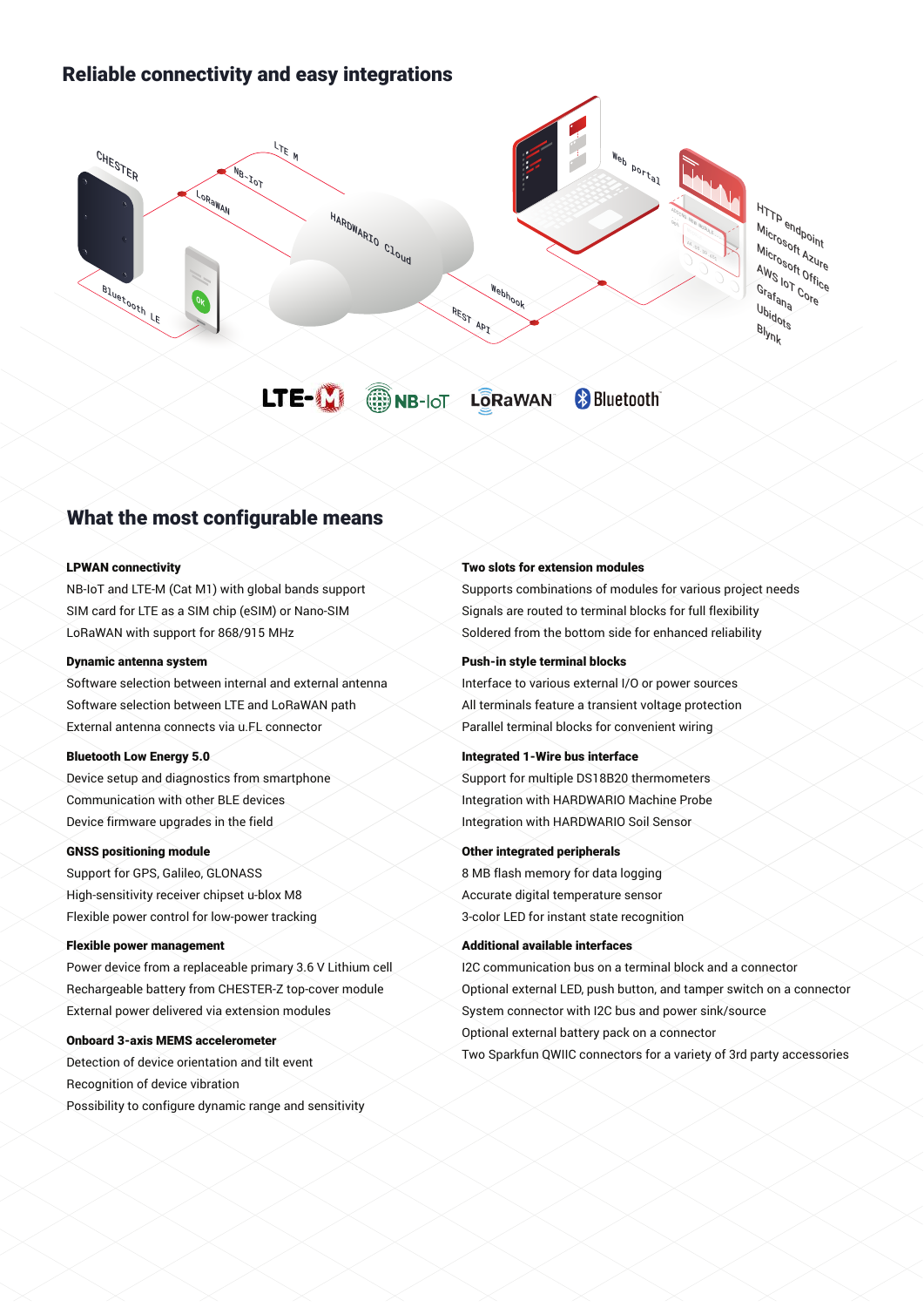# **Peripherals**

#### Temperature sensors

Digital 1-Wire Pt100 Pt1000 Support for thermocouples

#### Proximity sensors

Inductive **Capacitive Optical** Magnetic

Water quality **Conductivity** PH level

Oxygen **Temperature** 

### Linear sensors Flow Pressure Weight **Distance Current**

Voltage

Location sensors Position (GNSS) Orientation (accelerometer)

### Event detectors Motion (PIR) Push button

Shock and tilt Dendrometers Air quality **Temperature** Dust particles

Soil parameters **Temperature** 

Carbon dioxide

Moisture

п

### **Interfaces**

#### Digital inputs

Dry contacts PLC outputs

### Digital outputs

Power relays Open collector

Analog inputs Signal 0-10 V Signal 4-20 mA

**Communication** 

RS-485 IOLink 1-Wire UART I2C



| Operating input voltage     | 3.6V                          |
|-----------------------------|-------------------------------|
| Idle power consumption      | < 150 µA                      |
| Peak power consumption      | 500 mA                        |
| Battery capacity            | 7700 mAh                      |
| Thermometer accuracy        | ± 0.3 °C                      |
| Humidity sensor accuracy    | ± 3%                          |
| Operating temperature range | $-40$ to $+70$ °C             |
| Storage temperature range   | $-40$ to $+85$ °C             |
| <b>Dimensions</b>           | $175 \times 130 \times 45$ mm |
| <b>Protection level</b>     | <b>IP67</b>                   |

# Simple programmability with open SDK

Build your own application on top of nRF Connect SDK with the underlying Zephyr OS. With embedded C as a primary programming language and support for Visual Studio Code as the development IDE you can use Windows, macOS or Linux development environments. Flashing and debugging is available via J-Link or Bluethooth Low-Energy.

#### Simple-to-use APIs for common application tasks

- RTOS thread manipulation and data synchronization
- Logging facility
- LTE and LoRaWAN communication - Bluetooth Low Energy
- Drivers for integrated peripherals
- Drivers for extension modules
- User settings
- Data logging
- Flashing and debugging via J-Link